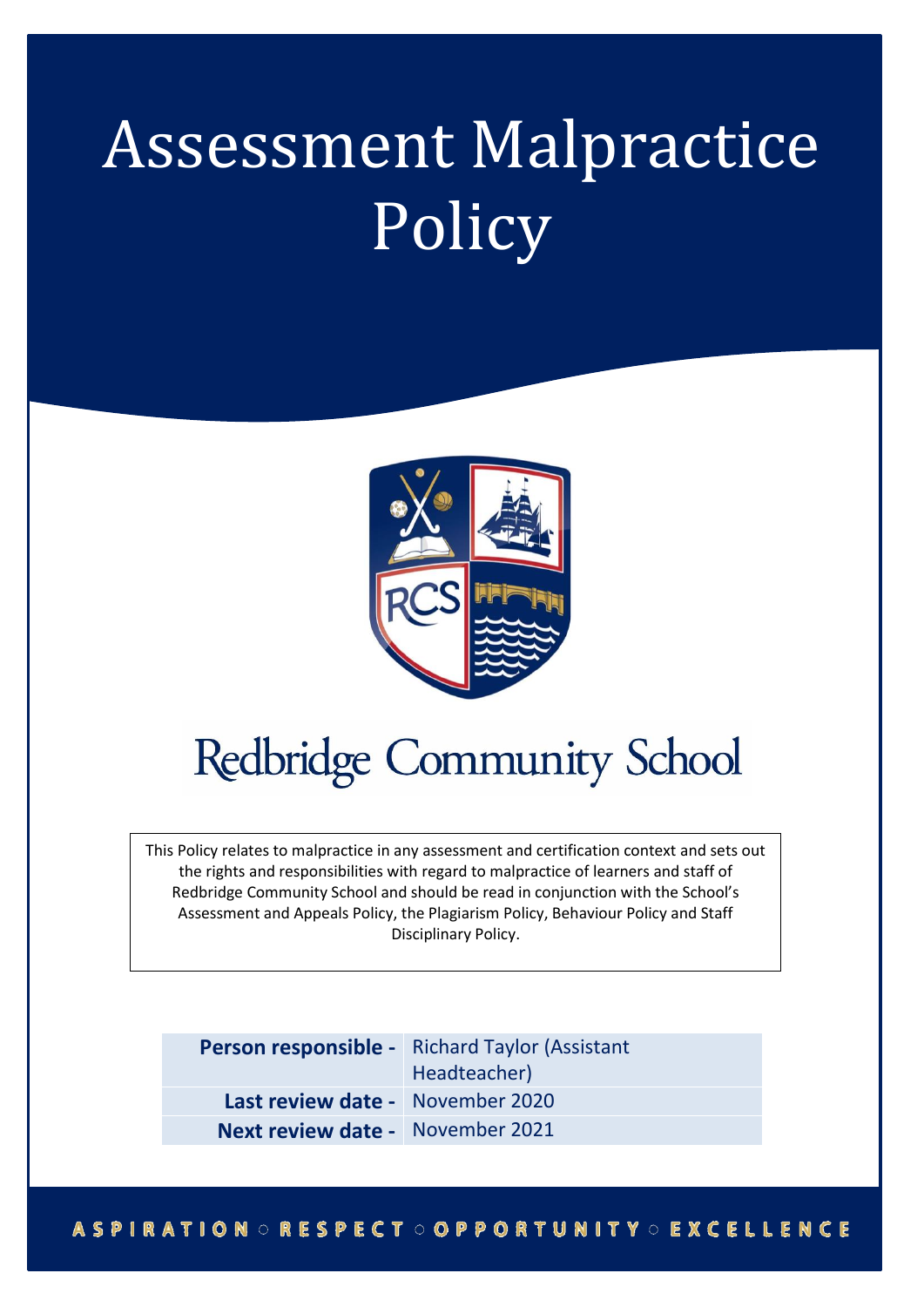### **Contents**

| Context/Aim                        | Page 3 |
|------------------------------------|--------|
| 1. Policy Statement                | Page 3 |
| 2. Requirements for Implementation | Page 3 |
| 3. Scope of Assessment Malpractice | Page 4 |
| Invigilators                       | Page 4 |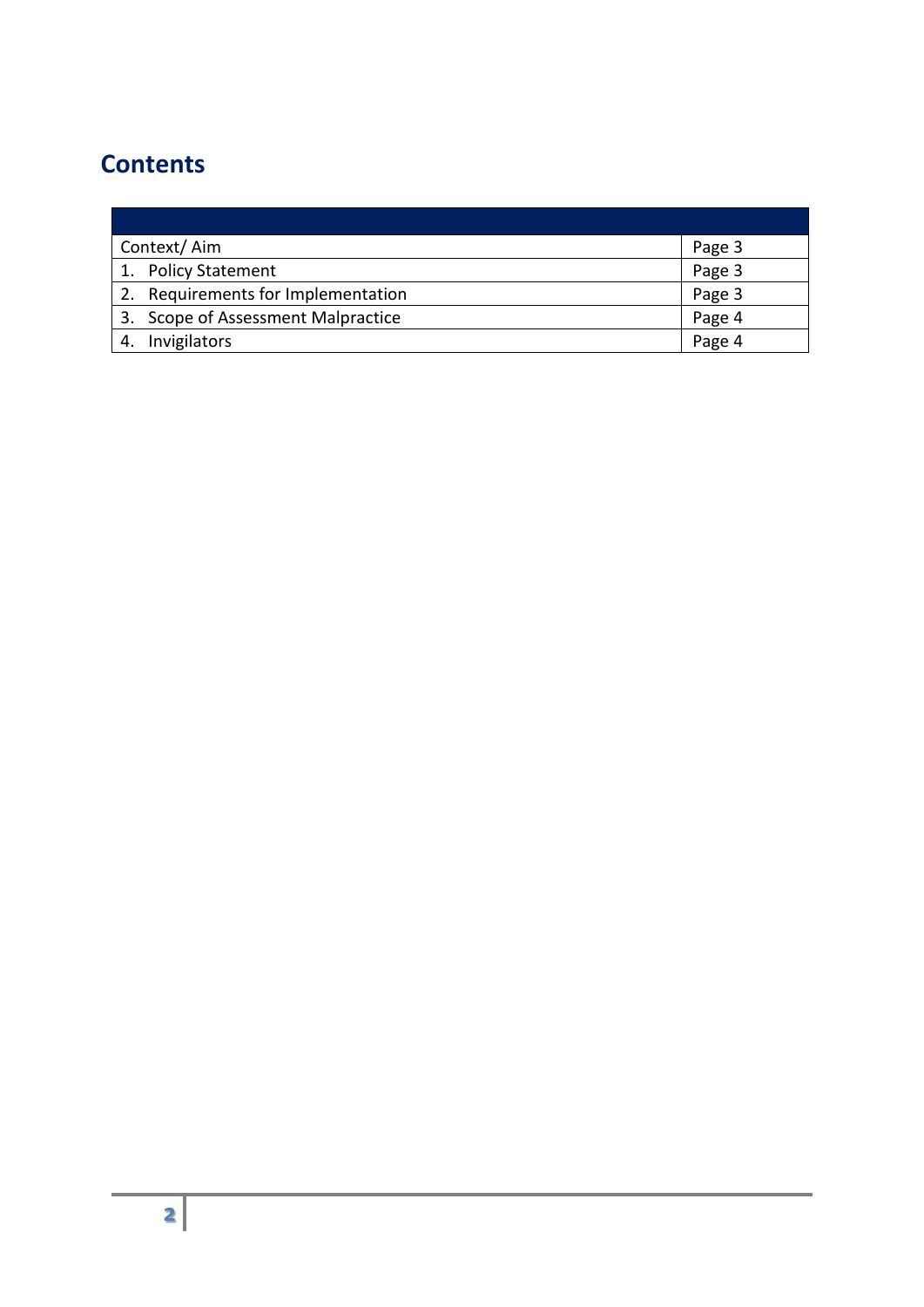#### **Context/Aim: Assessment Malpractice consists of those acts which undermine the integrity and validity of assessment, the certification of qualifications and/or damage of authority of those responsible for conducting the assessment certification.**

#### **1. Policy Statement**

Redbridge Community School does not tolerate actions (or attempted actions) of malpractice by:

- **Students**
- Staff of Redbridge Community School
- Other stakeholders eg parents, spouses, staff of associated colleges, invigilators and any other persons in connection with any assessments and certification.

Redbridge Community School will impose the Disciplinary Procedure with students or staff of Redbridge Community School where incidents (or attempted incidents) of malpractice have been proven. Where assessment malpractice is proven awarding bodies may also impose penalties or sanctions.

#### **2. Requirements for Implementation**

- 1. Students will be informed of the School's policy on assessment malpractice and plagiarism during exam induction and through the exam information pack.
- 2. Students will be shown the appropriate formats to record cited texts and other materials or information including websites, during lessons.
- 3. Redbridge Community School staff should include assessment procedures which reduce the opportunity for malpractice including for example:
	- Periods of supervised sessions during which evidence for assessments is produced by the student.
	- Altering assessment assignments/task/tools on a regular basis as directed by exam boards.
	- Ensuring access controls which prevent students from accessing and using other people's work when using networked computers.
- 4. Students should be asked to declare that their work is their own when submitting assessments.
- 5. Incidents of student assessment malpractice should be reported to the Examinations Officer.
- 6. Incidents of staff assessment malpractice should be reported to the Head of Centre.
- 7. When a case of alleged assessment malpractice has been reported the incident should be investigated using the appropriate disciplinary procedure and the exam board notified immediately.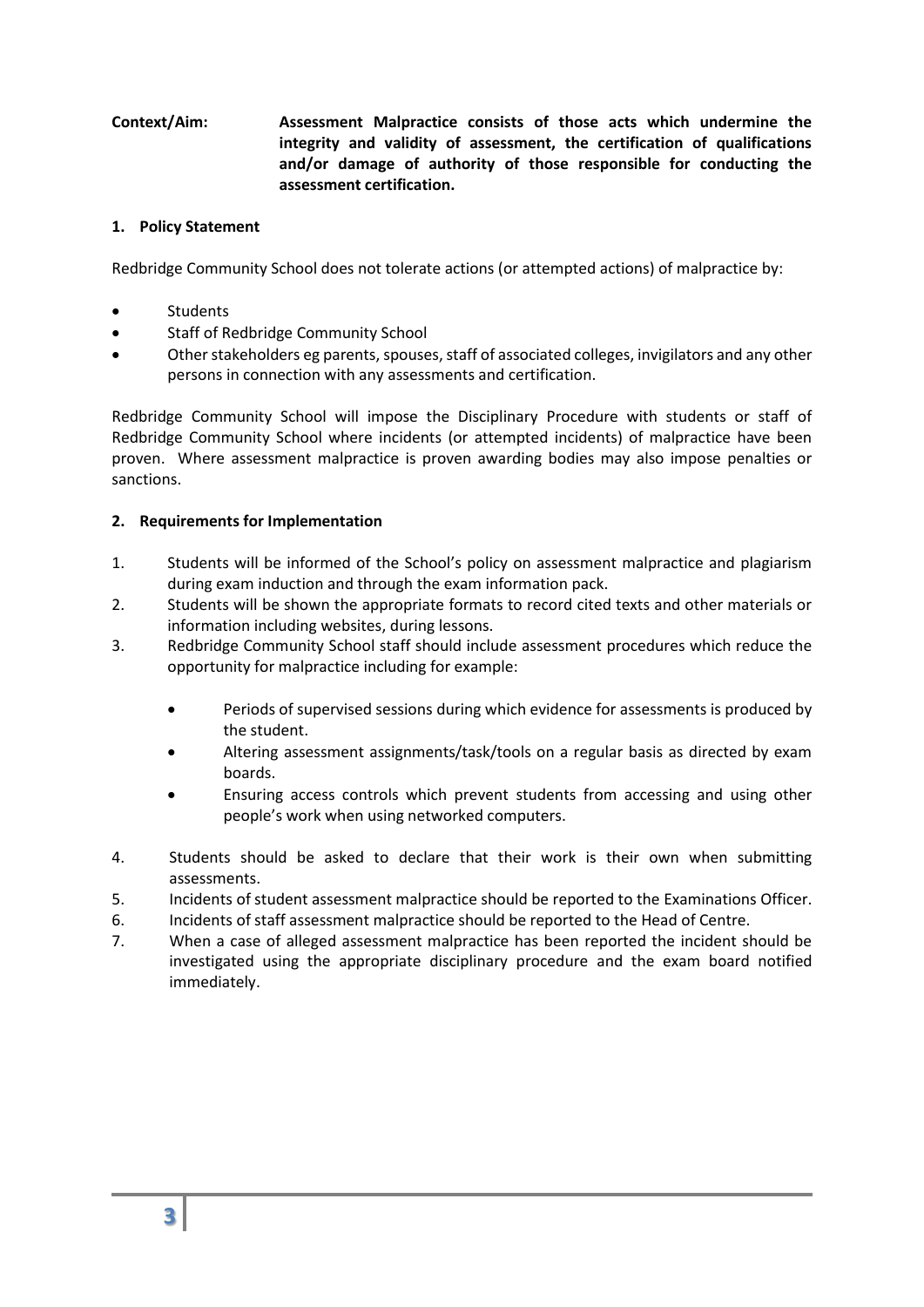#### **3. Scope of Assessment Malpractice**

The following are examples of malpractice by students. This list is not exhaustive and other instances of malpractice may be considered by the School at its discretion.

- Plagiarism by copying and passing off, as the student's own, the whole or part(s) of another person's work, including artwork, images, words, computer generated work (including internet sources), thoughts, inventions and/or discoveries whether published or not, with or without the originator's permission and without appropriately acknowledging the source.
- Collusion by working collaboratively with other students to produce work that is submitted as individual student work. Students should not be discouraged from teamwork, as this is an essential key skill for many areas.
- Impersonation by pretending to be someone else in order to produce the work for another.
- Fabrication of results or evidence.
- Failing to abide by instructions.
- Misuse of assessment, examination material.
- Introduction of unauthorised material.
- Alteration of any results document.
- Cheating to gain an unfair advantage.

The following are examples of malpractice by staff. This list is not exhaustive and other instances of malpractice may be considered by the School at its discretion.

- Failing to keep assessment mark schemes secure.
- Alteration of assessment mark scheme.
- Alteration of awarding bodies assessment and grading criteria.
- Assisting students in the production of work for assessment, where the support has the potential to influence the outcomes of assessment, for example where the assistance involves staff producing work for the student.
- Producing falsified witness statements, for example for evidence the student has not generated.
- Allowing evidence, which is known by the staff not to be the student's own to be included in the student's assignment/task/portfolio/coursework.
- Misusing the conditions of special access arrangements.
- Failing to keep student computer files secure.
- Falsifying records/certificates.
- Fraudulent certificate claims that is claiming for a certificate prior to the student completing all the requirements of the assessment.
- Failing to keep assessment/examination test papers secure prior to the assessment/examination/test.

In the academic year 2020-2021, students will be awarded grades based on teacher assessments, and so there is an increased risk of certain types of malpractice. The following list gives some examples of the types of malpractice that may be more likely to occur this year, but is not exhaustive, and other instances of malpractice may be considered by the School at its discretion.

- Breaches of internal security;
- Deception;
- Improper assistance to students;
- Failure to appropriately authenticate a student's work;